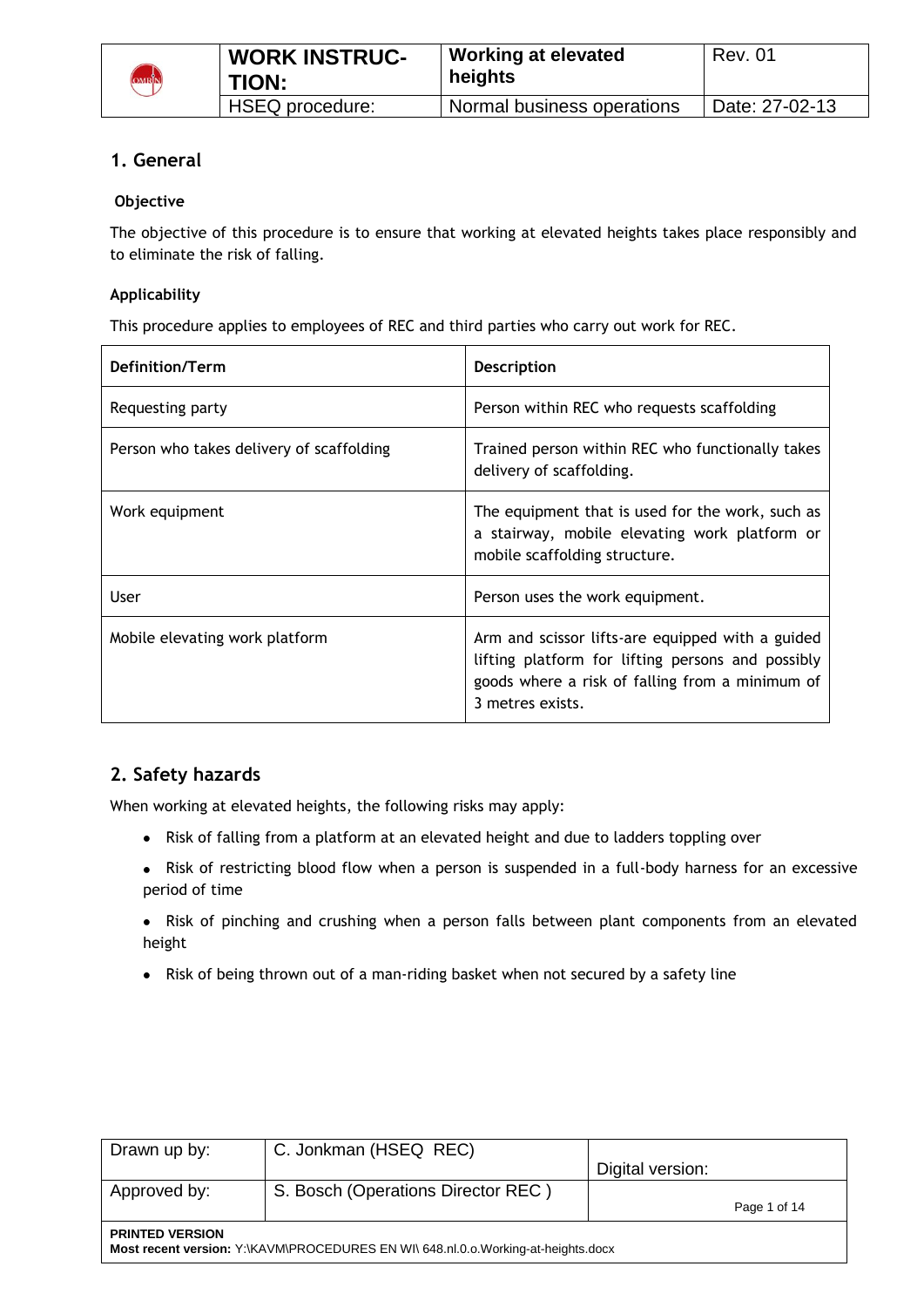

# **3. Health hazards**

- Exposure to dust and airborne particles (including micro-organisms)
- Vapours and gases
- Exposure to heat

# **4. Working method and measures**

The section below describes the procedure for:

- $\bullet$  safe use of steel scaffolding  $(4.1)$
- $\bullet$  ladders and stairways (4.2)
- mobile scaffolding (4.3)
- man-riding baskets (4.4)  $\bullet$
- mobile elevating work platforms (4.5)
- $\bullet$  fall protection equipment (4.6)
- roof edge safety provisions (4.7)  $\bullet$  .
- $\bullet$ washing the windows of the services building (4.8)

# **4.1 Steel scaffolding**

Scaffolding that is erected at REC must comply with the Scaffolding Directive. Scaffolding that deviates from this Directive may only be erected based on a TRA and after obtaining the agreement of the Project Manager in the Technical Department and HSEQ adviser.

# *4.1.1 Issuing an order for construction of scaffolding*

An order for construction of scaffolding may only be issued by the contact person at REC. The order consists of the following descriptions:

- The purpose for which the scaffolding will be used (e.g. inspection, hoisting, mounting a pump)  $\bullet$
- Heavy weights that will be supported on the scaffolding floor  $\bullet$
- The dimensions of the scaffolding and the height at which work takes place
- Whether electrical plant and tools will be used on the scaffolding
- Any process equipment, walkways and emergency provisions that may not be obstructed
- Indication of pipes or other plant components that may result in a dangerous situation if broken or damaged during erection of the scaffolding

| Drawn up by:                                                                                                | C. Jonkman (HSEQ REC)              | Digital version: |              |
|-------------------------------------------------------------------------------------------------------------|------------------------------------|------------------|--------------|
| Approved by:                                                                                                | S. Bosch (Operations Director REC) |                  | Page 2 of 14 |
| <b>PRINTED VERSION</b><br>Most recent version: Y:\KAVM\PROCEDURES EN WI\ 648.nl.0.o.Working-at-heights.docx |                                    |                  |              |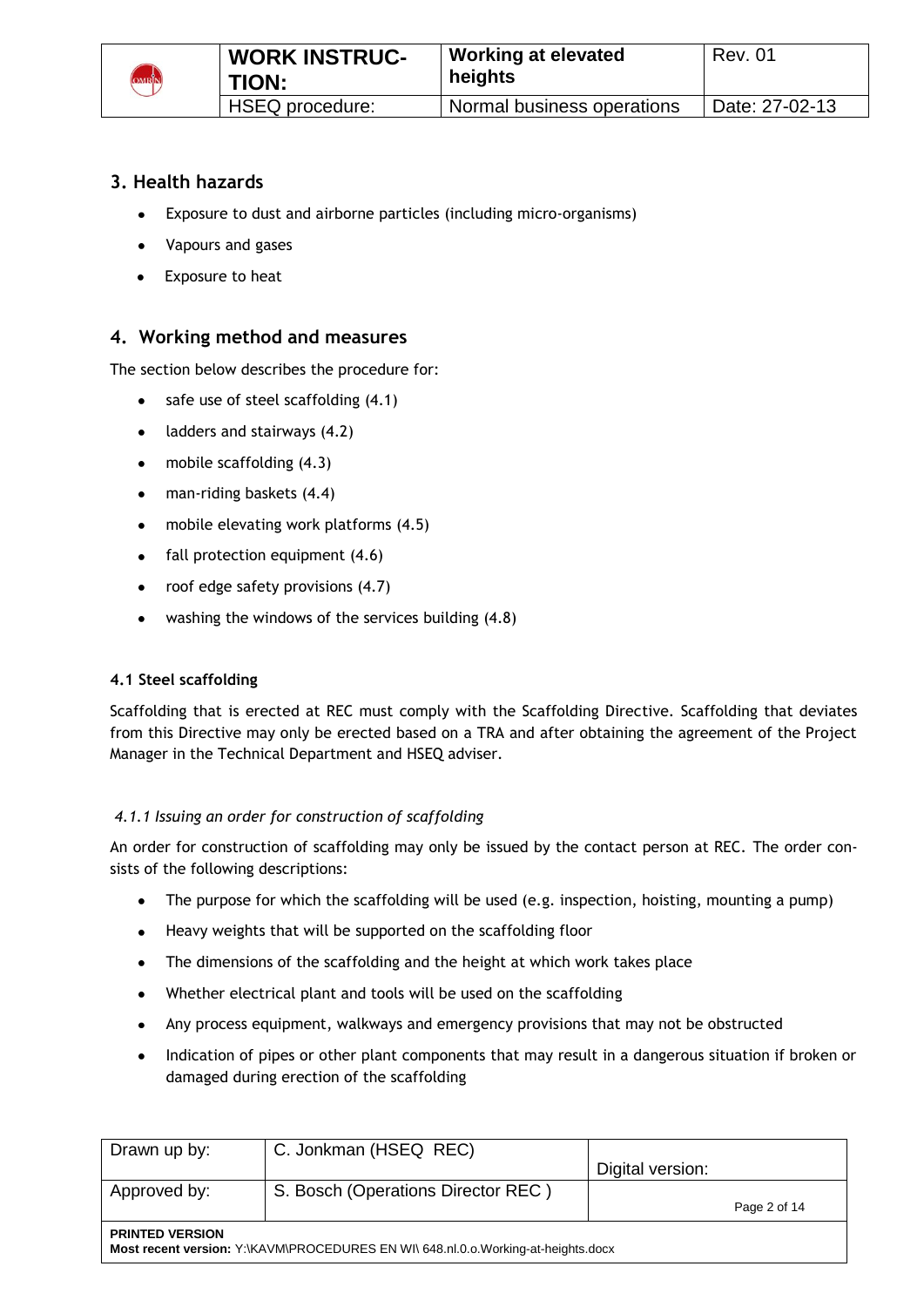

Based on the above information, the scaffolding erector determines the required strength for the scaffolding and how the scaffolding should be constructed. The scaffolding erector is responsible for design calculation and structural execution.

# *4.1.2 Earthing scaffolding*

All metal parts of steel scaffolding are connected to an earthing cable in accordance with NEN1010 when there are electrical cables or wires on, at the side of, against or above the scaffolding that may be connected to a live electricity network.

This relates to the following situations among others:

- Scaffolding in transformer and electrical plant rooms  $\bullet$
- Scaffolding on which machines are used or where electricity cables fused at ≥ 32 mA are present
- $\bullet$ Places where static electricity and electrical discharge may cause an explosion (EX zones)

**NB**: If in doubt, the person responsible for the plant should be consulted.

The earthing resistance must be less than 50 ohms. The requesting party ensures that the scaffolding is earthed and tested by a professionally qualified person appointed by the person responsible for the plant. The resistance measured in the earthing line is recorded by the professionally qualified person on the scaffolding acceptance form or scaffolding card.

#### *4.1.3 Reporting scaffolding as ready for use and acceptance of scaffolding*

When a scaffolding structure is ready for use, the following procedure must be followed:

- The scaffolding erector has the scaffolding technically inspected and structurally validated by a person who has not been involved in its erection. Depending on the complexity, a scaffolding structure may need to be approved by a scaffolding inspector. A checklist is filled in at the time of (part) delivery (see Scaffolding Directive).
- Following approval, the scaffolding erector contacts the person taking delivery and reports that the scaffolding structure is ready for use.
- The person taking delivery checks the following safety aspects at the time of handover of the scaffolding structure:
	- 1. is the scaffolding structure suitable for the work that is to be carried out?
	- 2. are the work platforms fitted with guard rails?
	- 3. are the work platform floors fitted with edging boards?
	- 4. are the work platforms safe to walk on?
	- 5. are the ladders secured at an angle of  $\pm$  70°?
	- 6. does the ladder protrude at least 1 metre above the work platform floor?

| Drawn up by:                                                                                                | C. Jonkman (HSEQ REC)              | Digital version: |              |
|-------------------------------------------------------------------------------------------------------------|------------------------------------|------------------|--------------|
| Approved by:                                                                                                | S. Bosch (Operations Director REC) |                  | Page 3 of 14 |
| <b>PRINTED VERSION</b><br>Most recent version: Y:\KAVM\PROCEDURES EN WI\ 648.nl.0.o.Working-at-heights.docx |                                    |                  |              |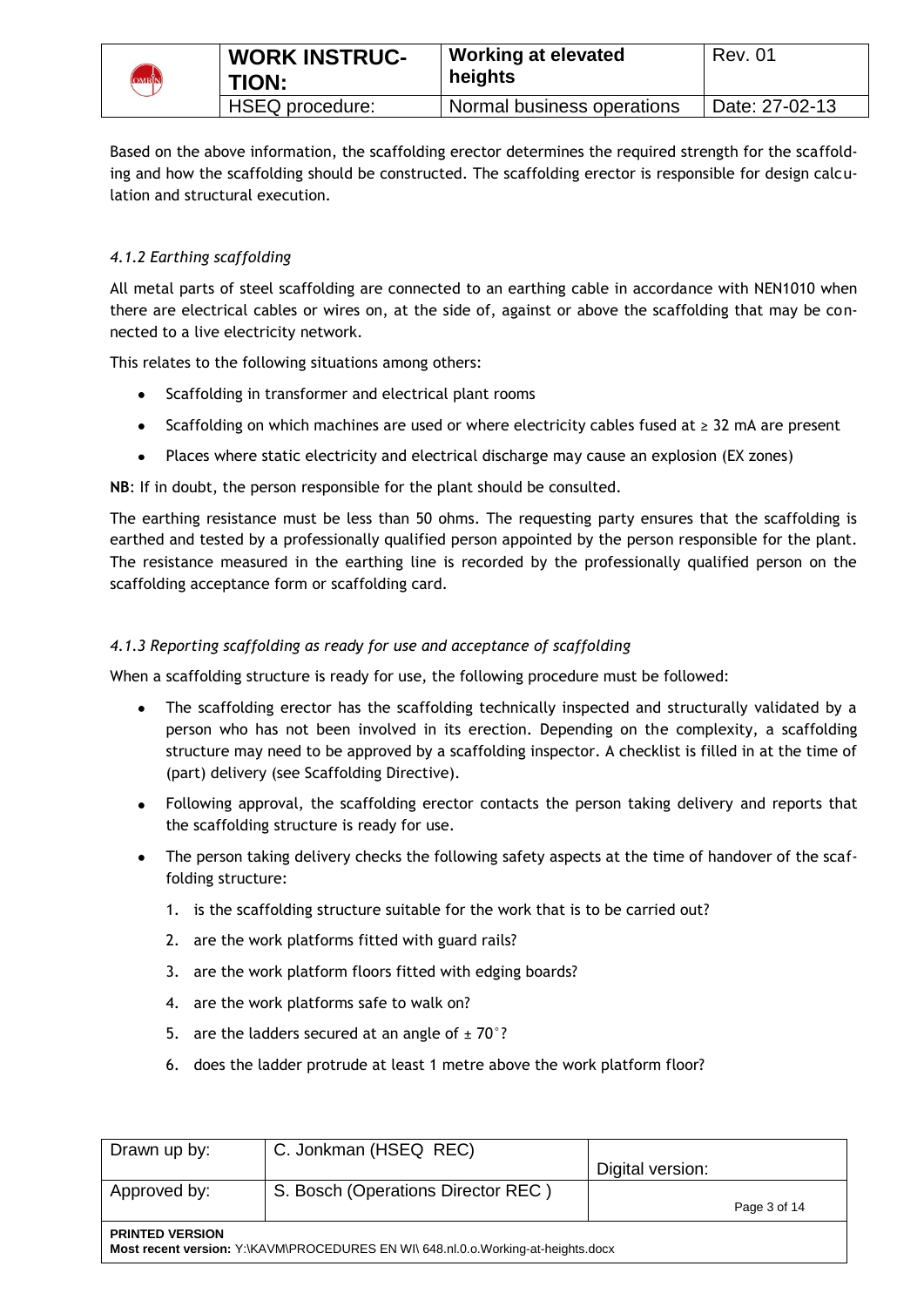

- After the scaffolding structure has been accepted by the person taking delivery, an approval label (scafftag) will be attached to all the access stairways (this label reads: "SCAFFOLDING READY FOR USE" (or similar). The following information must be noted on the approval label:
	- 1. date on which the scaffolding structure is handed over to the person taking delivery
	- 2. date on which the scaffolding structure was last inspected
	- 3. scaffolding erector's name + signature
	- 4. name of the person taking delivery + signature
	- 5. maximum floor load

6. "Non-compliant scaffolding" in the case of scaffolding that does not comply with the Scaffolding Directive

# *4.1.4 Using the scaffolding structure*

**A SCAFFOLDING STRUCTURE MAY NOT BE ASCENDED/WALKED ON WITHOUT AN APPROVAL LABEL!** 



Before the user climbs onto a scaffolding structure, he must inspect the scaffolding visually for faults. He checks the scaffolding based on the following safety aspects:

- Is the approval label attached?
- Is the scaffolding stable?
- Are the work platforms safe to walk on?
- Are the floors of the work platforms free of gaps and holes and fitted with edging boards?
- Are the work platforms fitted with guard rails?
- $\bullet$ Have any scaffolding parts been removed (insofar as recognisable)?

# *4.1.5 Dismantling scaffolding*

The same scaffolding erector who built the scaffolding should preferably dismantle the scaffolding. The procedure for dismantling is as follows:

- $\bullet$ The requesting party issues written instructions requesting the scaffolding erector to have the scaffolding dismantled
- The scaffolding erector removes the approval label
- The scaffolding is dismantled in a way that does not put persons or plant at risk
- Allowing material to fall to the ground when dismantling the scaffolding is not permitted

| Drawn up by:                                                                                                | C. Jonkman (HSEQ REC)              |                  |              |
|-------------------------------------------------------------------------------------------------------------|------------------------------------|------------------|--------------|
|                                                                                                             |                                    | Digital version: |              |
| Approved by:                                                                                                | S. Bosch (Operations Director REC) |                  |              |
|                                                                                                             |                                    |                  | Page 4 of 14 |
| <b>PRINTED VERSION</b><br>Most recent version: Y:\KAVM\PROCEDURES EN WI\ 648.nl.0.o.Working-at-heights.docx |                                    |                  |              |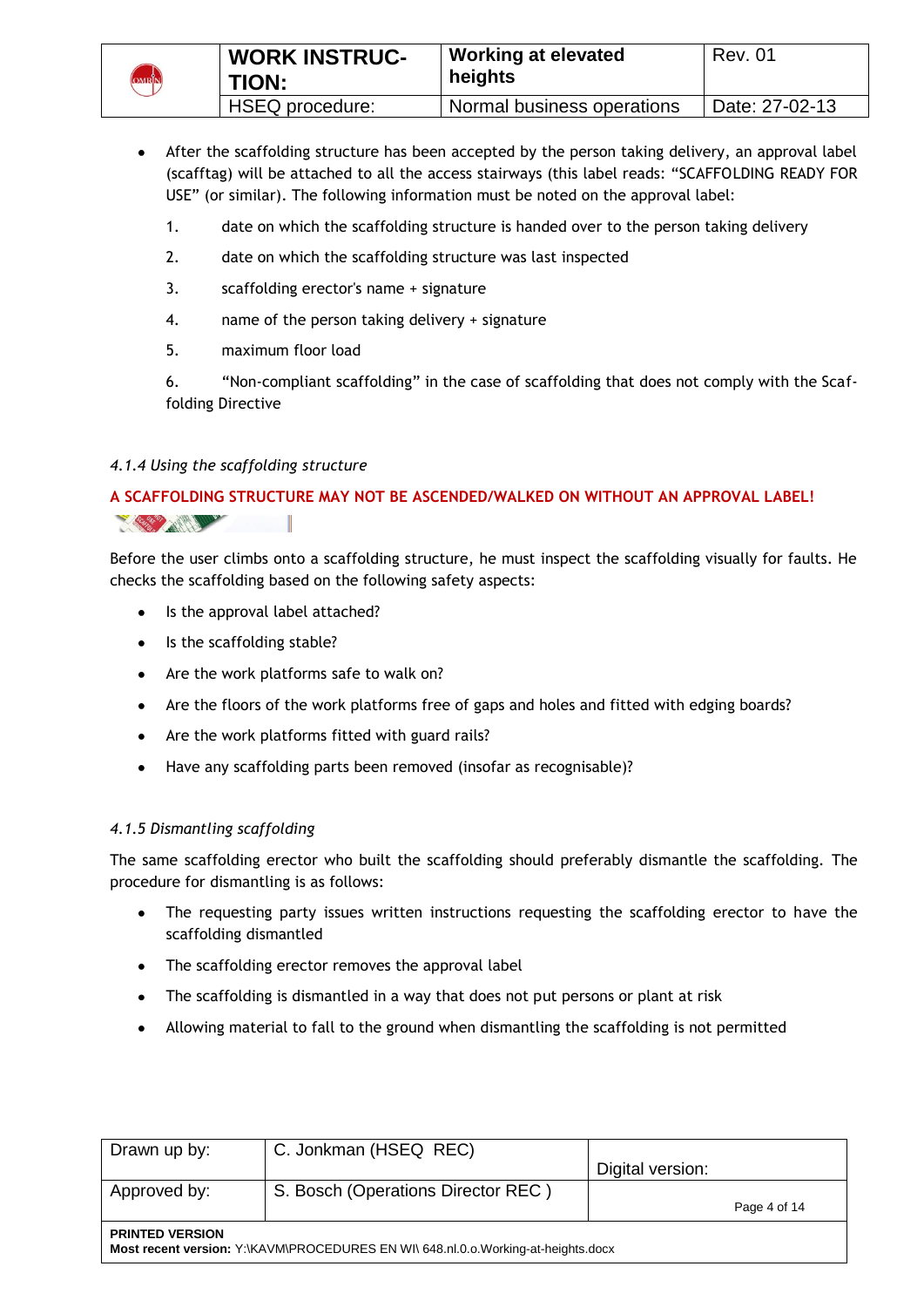

# *4.1.6 Altering scaffolding*

Alterations to scaffolding, such as removing support beams or floor elements may only be carried out by the scaffolding erector. If a scaffolding component needs to be removed temporarily, for example when installing a pipe, the scaffolding correction coordinator issues an order for the alteration to the scaffolding erector. The scaffolding erector assesses whether the alteration is possible within the existing scaffolding configuration.

# *4.1.7 Qualifications required by the scaffolding erector and person taking delivery*

The following qualification requirements apply for the erection of scaffolding:

- A person who erects, alters or dismantles simple scaffolding structures must be in possession of the Dutch "Steigerbouwer A" (Scaffolding Erector A) certificate
- A person who erects, alters or dismantles complex scaffolding structures must be in possession of the Dutch "Steigerbouwer B" (Scaffolding Erector B) certificate
- Erecting, altering and dismantling a scaffolding structure must be supervised by a scaffolding erector who is in possession of the Dutch "Steigerbouwer B en/of Voorman steigerbouw" (Scaffolding Erector B and/or Scaffolding Erection Foreman) certificate

The following qualification requirements apply for technically taking delivery of scaffolding:

- A person who technically takes delivery of a complex scaffolding structure is in possession of the Dutch "Steigerinspecteur" (Scaffolding Inspector) certificate
- A person who technically takes delivery of a simple scaffolding structure is in possession of the  $\bullet$ Dutch "Veiligheidsbeoordeling Steigers 2" (Safety Assessment of Scaffolding 2) certificate

The following qualification requirements apply for functionally taking delivery of scaffolding:

- The person who functionally takes delivery of a complex scaffolding structure is in possession of the Dutch "Veiligheidsbeoordeling Steigers 1" (Safety Assessment of Scaffolding 1) certificate
- The person who takes delivery of a simple scaffolding structure has attended the Dutch "functioneel afname eenvoudige steigers" (taking delivery of simple scaffolding structures) training course

# *4.1.8 Storing scaffolding materials*

Placing scaffolding materials for direct use on platforms and landings must take place in such a way that these materials cannot fall and/or place excessive loads on the structure. Platforms may not be obstructed by (scaffolding) material (escape route).

Scaffolding material must be stored at the designated storage location. Surplus scaffolding material must be removed from the scaffolding floor before the scaffolding structure is approved for use.

| Drawn up by:                                                                                                | C. Jonkman (HSEQ REC)              |                  |              |
|-------------------------------------------------------------------------------------------------------------|------------------------------------|------------------|--------------|
|                                                                                                             |                                    | Digital version: |              |
| Approved by:                                                                                                | S. Bosch (Operations Director REC) |                  |              |
|                                                                                                             |                                    |                  | Page 5 of 14 |
| <b>PRINTED VERSION</b><br>Most recent version: Y:\KAVM\PROCEDURES EN WI\ 648.nl.0.o.Working-at-heights.docx |                                    |                  |              |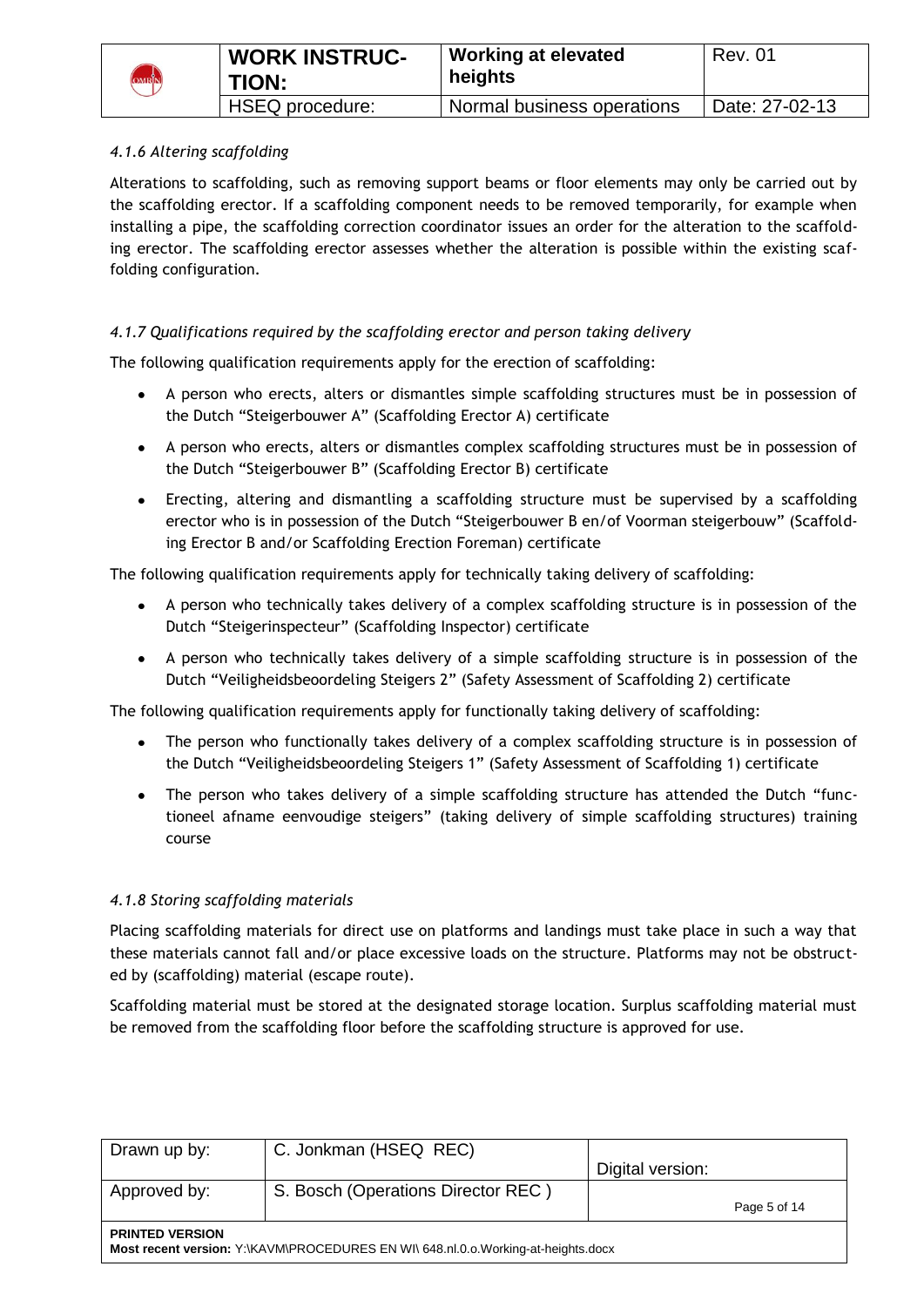| <b>OMRIN</b> | <b>WORK INSTRUC-</b><br>TION: | <b>Working at elevated</b><br>heights | <b>Rev. 01</b> |
|--------------|-------------------------------|---------------------------------------|----------------|
|              | HSEQ procedure:               | Normal business operations            | Date: 27-02-13 |

### *4.1.9 Use of a full-body harness*

When erecting and dismantling a scaffolding structure, all scaffolding erectors must wear a full-body harness and attach a safety line when working above a height of 2.5 metres. The full-body harness should preferably be fitted with a fall arrester or attached to dual safety lines.

### *4.1.10 Protection against falling objects*

Before a scaffolding structure can be erected or dismantled, the scaffolding erector must, in consultation with the requesting party, take any action required to protect persons and vulnerable items and plant (cordoning off the work area and protecting equipment). The size of any barriers must be agreed with the manager responsible for the area where the scaffolding structure is erected.

### *4.1.11 Free passage and emergency exits/escape routes*

Landings, stairways incorporating landings, escape routes and safe walking routes may not be obstructed by scaffolding and/or scaffolding material. If a scaffolding structure has to be installed in these areas, an emergency exit must be provided in the scaffolding structure. The requesting party must indicate this to the scaffolding erector so that allowance for this can be made in the scaffolding erector's stress calculations.

Essential control equipment, fire extinguishing systems/fire hoses and emergency showers/eye washes must also be kept unobstructed. If this is not possible, alternative facilities must be indicated in a TRA.

#### *4.1.12 Complex scaffolding structures*

The following rules apply for the erection of complex scaffolding structures: the scaffolding erector must always perform an additional structural strength calculation in accordance with NEN-EN 12810-2. The following are examples of complex scaffolding structures:

- Scaffolding structures of more than 30 metres in height.
- Scaffolding structures that are constructed in boiler sections where the supporting surface is not horizontal.
- Support scaffolding.
- Scaffolding structures to which fabric sheets or tarpaulins are attached (wind load).
- Scaffolding structures fitted with a protruding extension.
- Scaffolding structures to which a hoist must be attached.
- Suspended scaffolding structures that are attached to building elements.

#### *4.1.13 Safety check*

The scaffolding structure is checked for faults by the scaffolding erector every two weeks. He must also inspect the scaffolding after any incidents that may have affected the scaffolding's structural integrity. Each inspection is noted on the approval label in the form of a date and name.

| Drawn up by:                                                                                                | C. Jonkman (HSEQ REC)              | Digital version: |              |
|-------------------------------------------------------------------------------------------------------------|------------------------------------|------------------|--------------|
| Approved by:                                                                                                | S. Bosch (Operations Director REC) |                  | Page 6 of 14 |
| <b>PRINTED VERSION</b><br>Most recent version: Y:\KAVM\PROCEDURES EN WI\ 648.nl.0.o.Working-at-heights.docx |                                    |                  |              |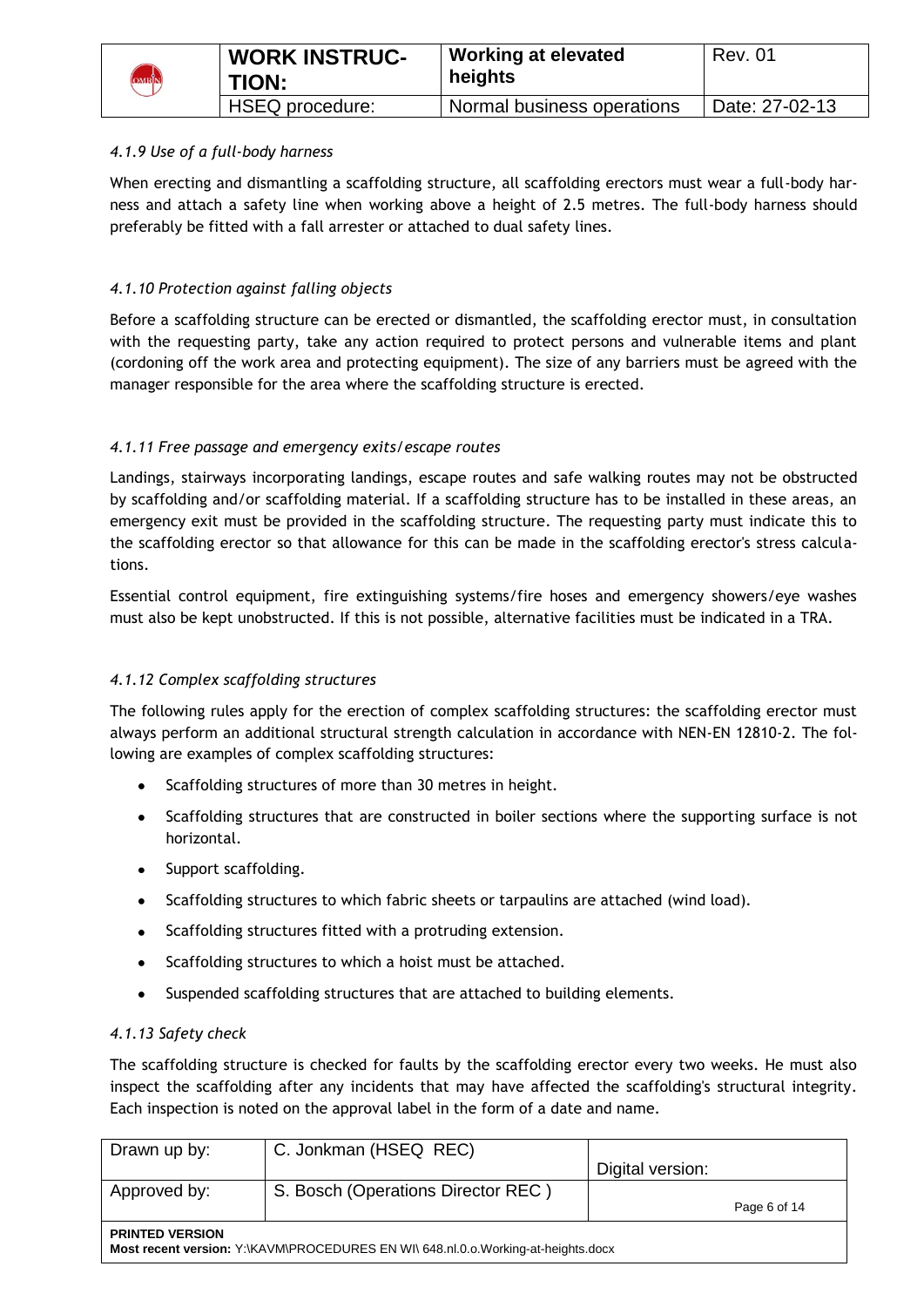

After the inspection, the scaffolding erector signs off the approval label again with his name, signature and inspection date.

At all events, the scaffolding is re-inspected after a storm, overloading, collision with a vehicle or an incident.

### *4.1.14 General safety rules*

The following safety rules apply for working on steel scaffolding at REC:

- Changing and/or dismantling a scaffolding structure may only be performed by scaffolding erec- $\bullet$ tors!
- If the scaffolding structure is found to be unsafe, the person making the discovery has a duty to remove the approval label and hand it in to the relevant manager who informs the scaffolding erector
- Working on ladders or stairways placed on the scaffolding floor is not permitted
- No auxiliary scaffolding structures higher than 50 cm may be placed on the work floor. An extra handrail or guard barrier must be installed in the same location as the auxiliary scaffolding structure
- Scaffolding floors may not be subjected to heavier loads than the load specification noted on the approval label
- Materials on work floors may not be stacked higher than 55 cm
- $\bullet$ Minor items such as bolts, nuts, and hand tools etc must be stored in buckets, crates and/or tool bags.

#### **4.2 Ladders and stairways**

#### *4.2.1 Use of ladders and stairways*

The basic principle when working at elevated height is to minimise the use of ladders. Ladders and/or stairways may only be used for incidental tasks when the use of other work equipment is not feasible for technical, economic and or operational reasons.

The following conditions apply to the use of ladders and stairways:

- The standing height (height of the feet above floor level) is less than 8 metres
- There are at least three points of contact between the user and the ladder/stairway at all times (e.g. 2 feet and 1 hand)
- The ladder and/or stairway is not used continuously for more than 5 minutes
- The maximum force exerted as a result of pulling and/or pushing lies between 5 and 10 kg (no heavy physical work)
- The maximum reach required is one arm length

Ladders or stairways may not be used in cases where the conditions specified above cannot be satisfied. In such cases, safer work equipment such as scaffolding or mobile elevating work platforms must be used.

| Drawn up by:                                                                                                | C. Jonkman (HSEQ REC)              | Digital version: |              |
|-------------------------------------------------------------------------------------------------------------|------------------------------------|------------------|--------------|
| Approved by:                                                                                                | S. Bosch (Operations Director REC) |                  | Page 7 of 14 |
| <b>PRINTED VERSION</b><br>Most recent version: Y:\KAVM\PROCEDURES EN WI\ 648.nl.0.o.Working-at-heights.docx |                                    |                  |              |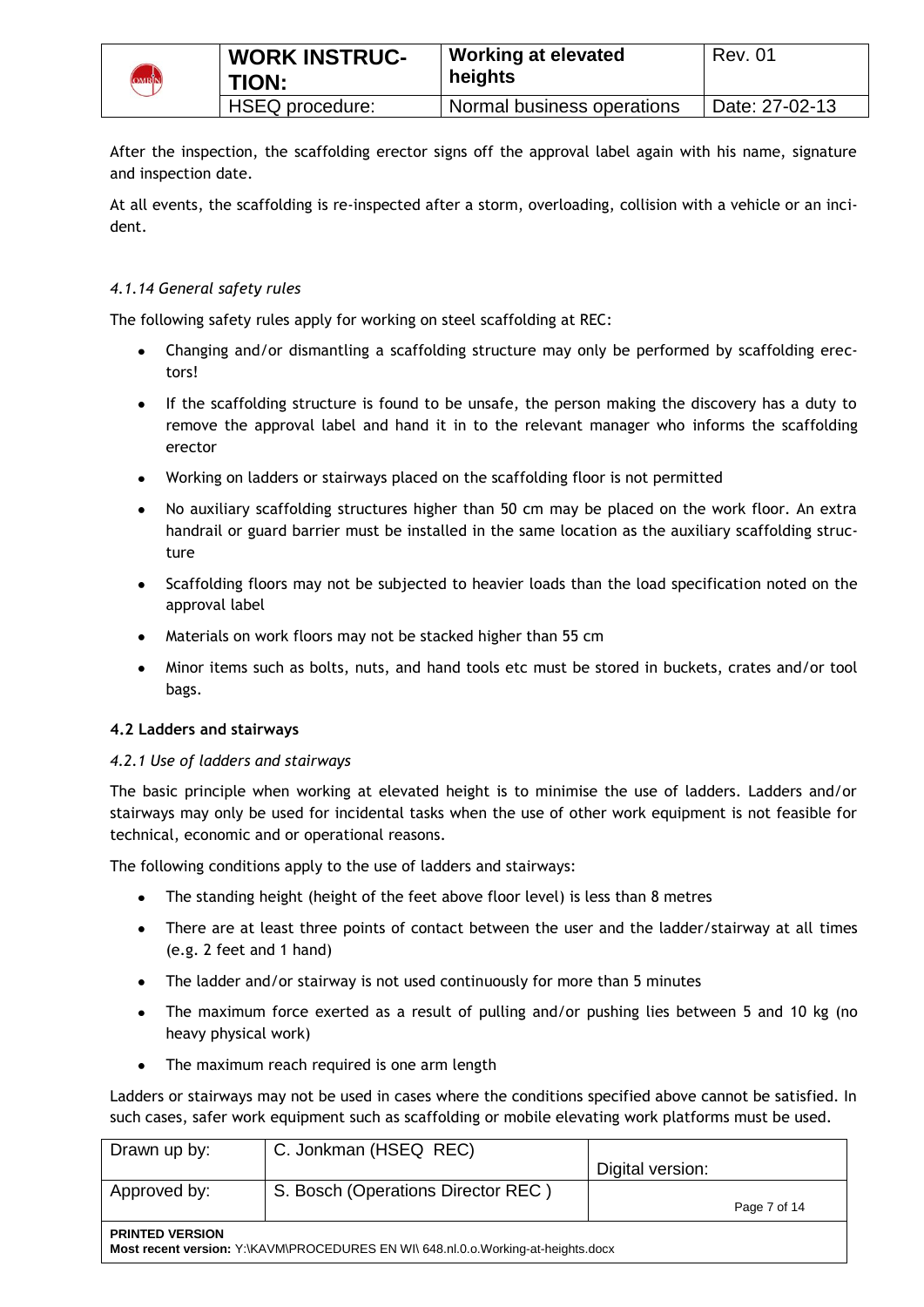

# *4.2.2 General safety rules*

The following safety rules apply for the use of ladders and/or stairways at REC:

- A ladder must be positioned so that it:
	- extends 1 metre above the location to which it provides access
	- is always secured to prevent it from slipping and/or moving
	- is set up at an angle between  $60^{\circ}$  to  $70^{\circ}$
- Before climbing a ladder, check it for visible faults such as loose rungs, missing anti-slip supports and dents
- Never climb a ladder further than the fourth rung from the top
- When accessing a roof or platform, the ladder must protrude 1 metre above the roof or platform  $\bullet$
- Three points of contact must be maintained when climbing and/or descending from a ladder
- $\bullet$ The ladder or stairway may not be used by more than one person at the same time
- Carrying tools and materials up ladders is only permitted in a carry bag or by hoisting the items up from the work platform using a rope
- If work is carried out on a stairway, no other work may be performed underneath
- The use of steel and/or aluminium ladders and stairways is not permitted when working in electrical plant rooms (high-voltage and/or low-voltage) where the system is exposed
- Once positioned, a ladder must be secured to prevent it from falling over and/or blowing over at all times
- Ladders and/or stairways must be inspected and tested annually. This must be demonstrated by means of an approval sticker or year colour code

#### **4.3 Mobile scaffolding**

#### *4.3.1 Use of mobile scaffolding structures*

A manual must be kept available on site for each mobile scaffolding structure. This manual contains all the relevant information relating to erection, maintenance, safe use and dismantling of mobile scaffolding structures. These rules must be observed.

The following information must be displayed clearly and legibly on a mobile scaffolding structure:

- The load class
- The maximum erection height
- The name of the manufacturer or company from which the unit has been rented
- The Dutch text "Gebruikershandleiding in achtnemen" (comply with the instructions in the user manual)
- The annual inspection and test date

| Drawn up by:                                                                                               | C. Jonkman (HSEQ REC)              | Digital version: |              |
|------------------------------------------------------------------------------------------------------------|------------------------------------|------------------|--------------|
| Approved by:                                                                                               | S. Bosch (Operations Director REC) |                  | Page 8 of 14 |
| <b>PRINTED VERSION</b><br>Most recent version: Y:\KAVM\PROCEDURES EN WI\648.nl.0.o.Working-at-heights.docx |                                    |                  |              |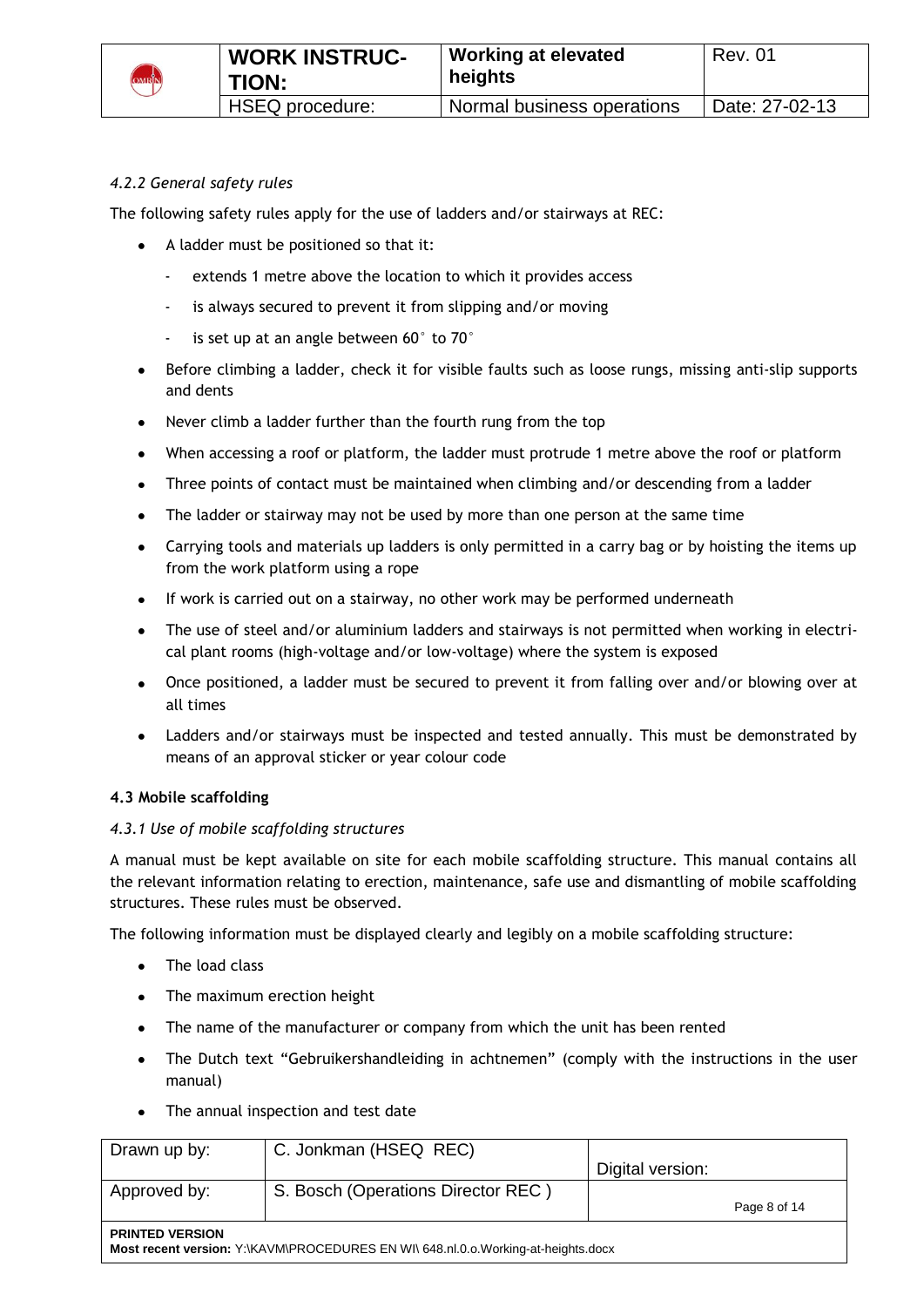

# *4.3.2 Training related to mobile scaffolding structures*

Erecting and dismantling a mobile scaffolding structure may only be carried out by trained persons in accordance with the instructions for erection and use provided by the manufacturer (EN 1298). All persons who work on a mobile scaffolding structure must have been informed of the associated risks and the details of the work before commencing work (e.g. during a toolbox meeting).

#### *4.3.3 Checking before use*

Before a mobile scaffolding structure is put into use and prior to each occasion when it is used, the user checks the following points:

- The scaffolding is stably supported (stabilisers from a height of 2 metres)
- The total structure is correct and complete (edging boards, guard rails connecting to the work floor)
- The mobile scaffolding structure stands vertically
- Action has been taken to prevent the structure from rolling away (wheel brakes engaged or the use of foot plates)

#### *4.3.4 General rules for using mobile scaffolding structures*

The following safety rules apply to the use of mobile scaffolding structures at REC:

- The maximum erection height for a mobile scaffolding structure is 6.25 metres (standing height of 5.25 metres)
- The distance between the rungs on a ladder may not exceed 30 cm
- A mobile scaffolding structure must be used on a strong flat surface and not on grid floors
- $\bullet$ A mobile scaffolding structure may only be ascended by climbing up via the inside
- The wheels must be locked before use  $\bullet$
- Stabiliser bars must be fitted to the mobile scaffolding structure in order to prevent toppling  $\bullet$
- No persons may be present on the mobile scaffolding structure when it is moved from place to place
- The work floor must free of gaps and holes and fitted with edging boards
- Erection takes place in accordance with the user manual which must be kept available at the same location
- Mobile scaffolding structures must be inspected and tested annually. This must be demonstrated by means of an approval sticker or year colour code

| Drawn up by:                                                                                                | C. Jonkman (HSEQ REC)              |                  |              |
|-------------------------------------------------------------------------------------------------------------|------------------------------------|------------------|--------------|
|                                                                                                             |                                    | Digital version: |              |
| Approved by:                                                                                                | S. Bosch (Operations Director REC) |                  |              |
|                                                                                                             |                                    |                  | Page 9 of 14 |
| <b>PRINTED VERSION</b><br>Most recent version: Y:\KAVM\PROCEDURES EN WI\ 648.nl.0.o.Working-at-heights.docx |                                    |                  |              |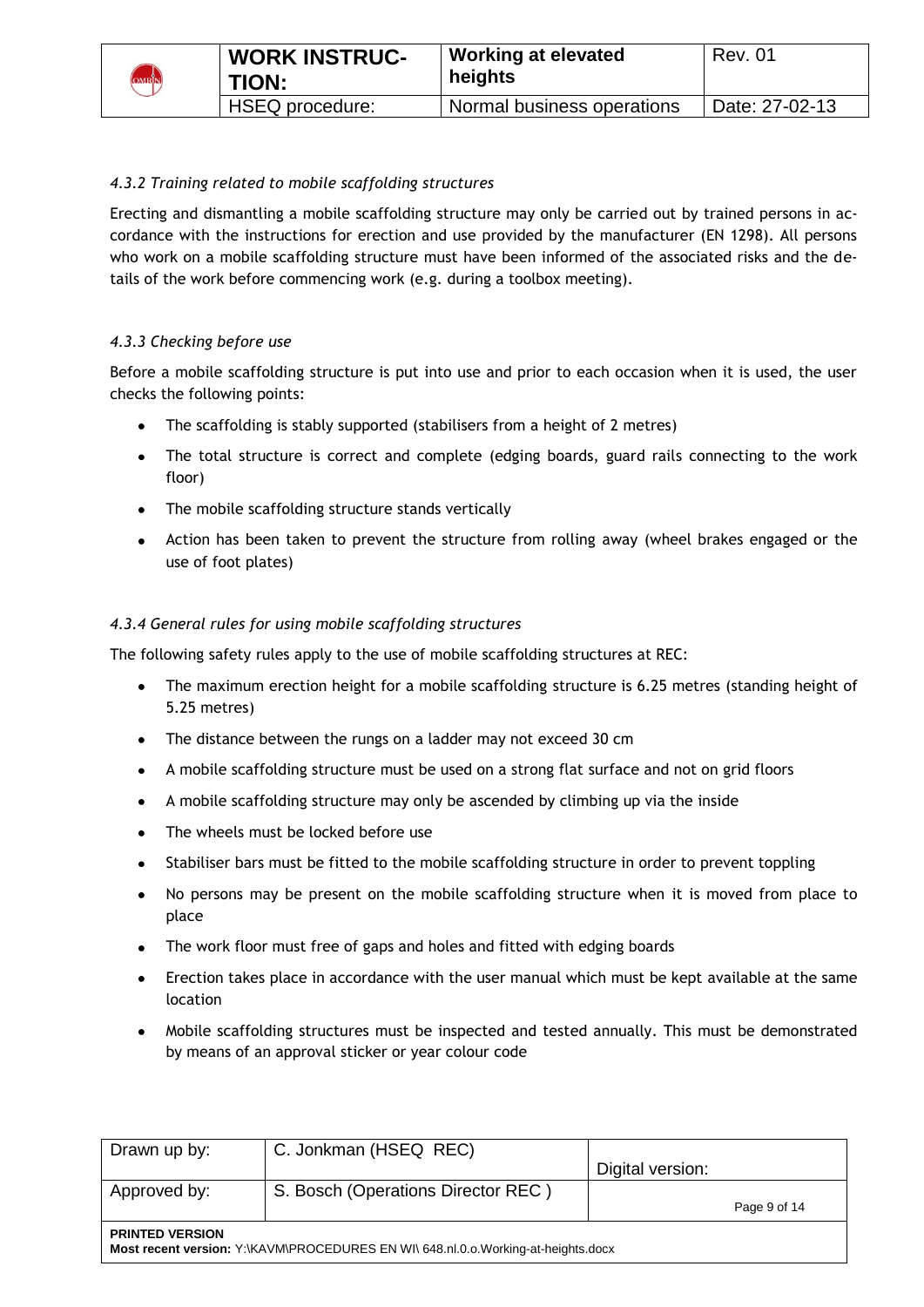

#### **4.4 Man-riding baskets**

# *4.4.1 Transporting persons in a man-riding basket using a crane or forklift truck*

Persons may only be carried in a man-riding basket using a crane and/or forklift truck subject to the following conditions:

- If the work is of such brief duration that providing and removing more suitable work equipment  $\bullet$ would lead to disproportionately high costs and/or the downtime caused by providing more suitable work equipment would result in greater risks than the risks associated with working in a manriding basket.
- Man-riding baskets must be manufactured in accordance with the requirements of Article 7.4 -6 of the Arbobeleidsregels (Dutch Working Conditions Policy Rules).

### *4.4.2 Use of a man-riding basket with a crane*

The following safety rules apply to the use of a man-riding basket with a crane:

- Only approved man-riding baskets may be used. The man-riding basket must be inspected at least once each year
- The persons using the man-riding basket must be instructed in advance about the associated risks and applicable safety measures
- Only one person in the man-riding basket may give instructions to the crane operator
- Walkie-talkies must be used in order to ensure good communication between the crane operator and the persons in the man-riding basket
- The crane operator may not leave the crane when hoisting a man riding basket  $\bullet$
- The man-riding basket may only be moved at low speed (2.5 km/hr)  $\bullet$
- The crane operator must always have an unobstructed view of the man-riding basket
- Man-riding baskets may not be used in wind conditions exceeding 6 Beaufort. Man-riding baskets  $\bullet$ may also not be used in conditions of localised turbulence ( e.g. caused by the building structure)
- Each person in the man-riding basket must wear a full-body harness that is secured to the manriding basket
- The man-riding basket may only be entered and exited when resting on solid ground. Getting out of the basket when above the ground is not permitted

#### **4.5 Mobile Elevating Work Platforms**

#### *4.5.1 Use of mobile elevating work platforms*

A mobile elevating work platform may be used for working at elevated height in cases where erecting scaffolding would be punitively expensive and/or too time-consuming. Use of this equipment must be communicated to the project coordinator. Since inexpert use entails a risk of falls or trapping, the following safety rules apply at REC:

| Drawn up by:                                                                                                | C. Jonkman (HSEQ REC)              | Digital version: |               |
|-------------------------------------------------------------------------------------------------------------|------------------------------------|------------------|---------------|
| Approved by:                                                                                                | S. Bosch (Operations Director REC) |                  | Page 10 of 14 |
| <b>PRINTED VERSION</b><br>Most recent version: Y:\KAVM\PROCEDURES EN WI\ 648.nl.0.o.Working-at-heights.docx |                                    |                  |               |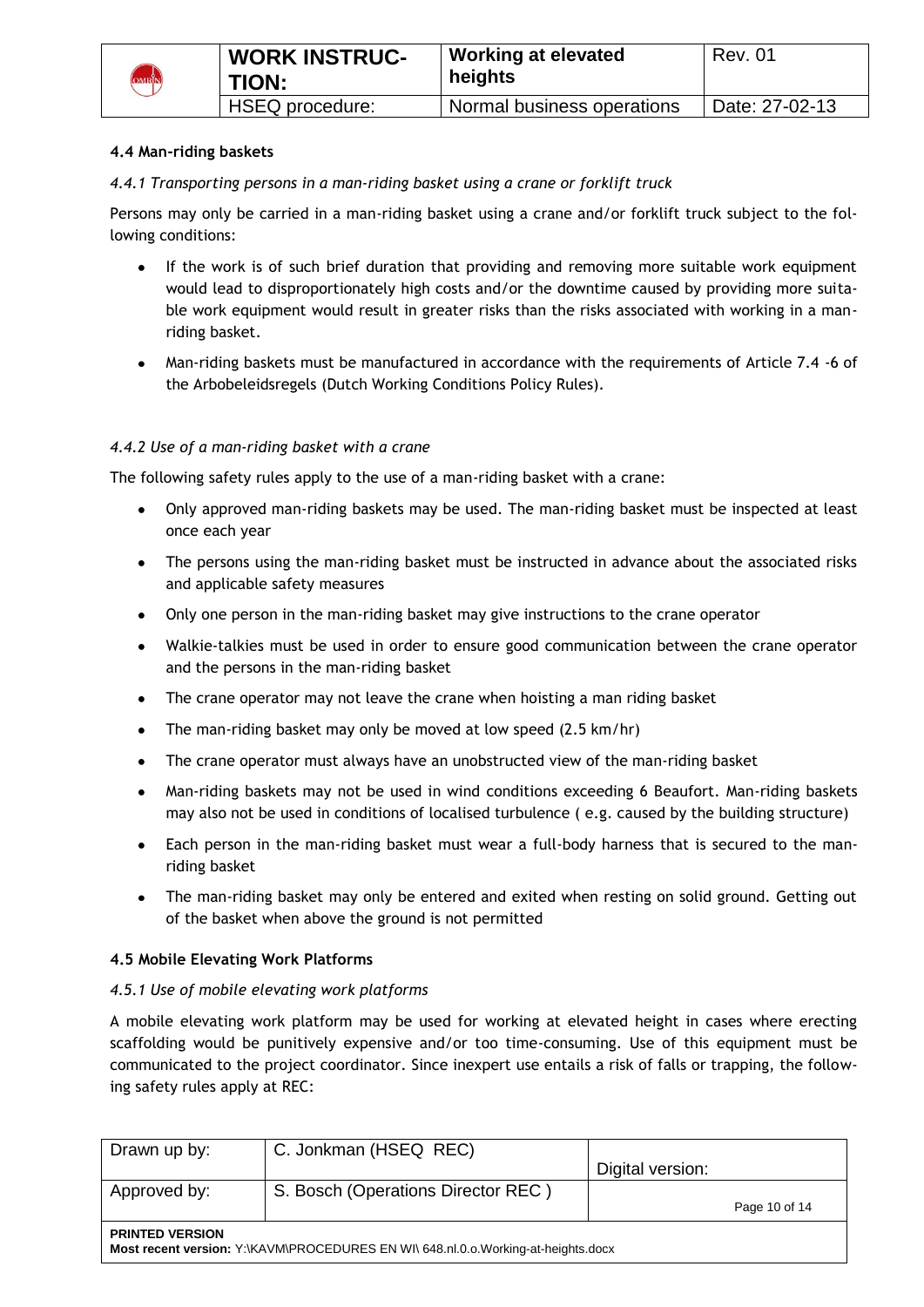

- Mobile elevating work platforms may only be operated by persons in possession of a valid "werken met hoogwerker" (working with a mobile elevating work platform) certificate
- The person using the mobile elevating work platform must be at least 18 years old  $\bullet$
- Mobile elevating work platforms of the arm-lift type are stably supported by struts  $\bullet$
- Mobile elevating work platforms of the scissor-lift type are set up horizontally  $\bullet$
- Scissor lifts may be moved when the basket is in the raised position, but not on sloping, uneven or soft surfaces
- When moving an arm lift, the struts are retracted and the mast has been lowered to the horizontal position
- The work area where an arm lift is set up must be cordoned off with barriers, ribbon or cones in order to prevent collisions
- Mobile elevating work platforms may not be used for hoisting operations
- Stepping out of a man-riding cage on a mobile elevating work platform when above the ground is not permitted
- Each person in the cage must wear a full-body harness that is attached to the mobile elevating work platform cage. This also applies when moving the platform
- A mobile elevating work platform may not be subjected to a heavier load than the maximum indicated working load. Only hand tools and small items that do not protrude outside the cage may be transported
- A mobile elevating work platform may only be used in wind conditions below 6 Beaufort (13.8  $m/s$ )
- A mobile elevating work platform that is no longer in use must be removed from the site at the end of the day or parked in a place indicated by the commissioning authority. The key must be removed in order to prevent unauthorised use
- A mobile elevating work platform must clearly display the following information:
	- the manufacturer's name, year of manufacture and type number
	- the maximum permitted working load
	- the maximum number of persons
	- a valid approval sticker
- Mobile elevating work platforms must be properly maintained and inspected at least once a year by a competent person. The relevant manager or owner must keep a record of this
- Mobile elevating work platforms that may only be used in the interior display the following text:  $\bullet$ "Uitsluitend voor gebruik in gesloten ruimten" (only for use in enclosed spaces)

| Drawn up by:                                                                                                | C. Jonkman (HSEQ REC)              |                  |               |  |  |
|-------------------------------------------------------------------------------------------------------------|------------------------------------|------------------|---------------|--|--|
|                                                                                                             |                                    | Digital version: |               |  |  |
| Approved by:                                                                                                | S. Bosch (Operations Director REC) |                  |               |  |  |
|                                                                                                             |                                    |                  | Page 11 of 14 |  |  |
| <b>PRINTED VERSION</b><br>Most recent version: Y:\KAVM\PROCEDURES EN WI\ 648.nl.0.o.Working-at-heights.docx |                                    |                  |               |  |  |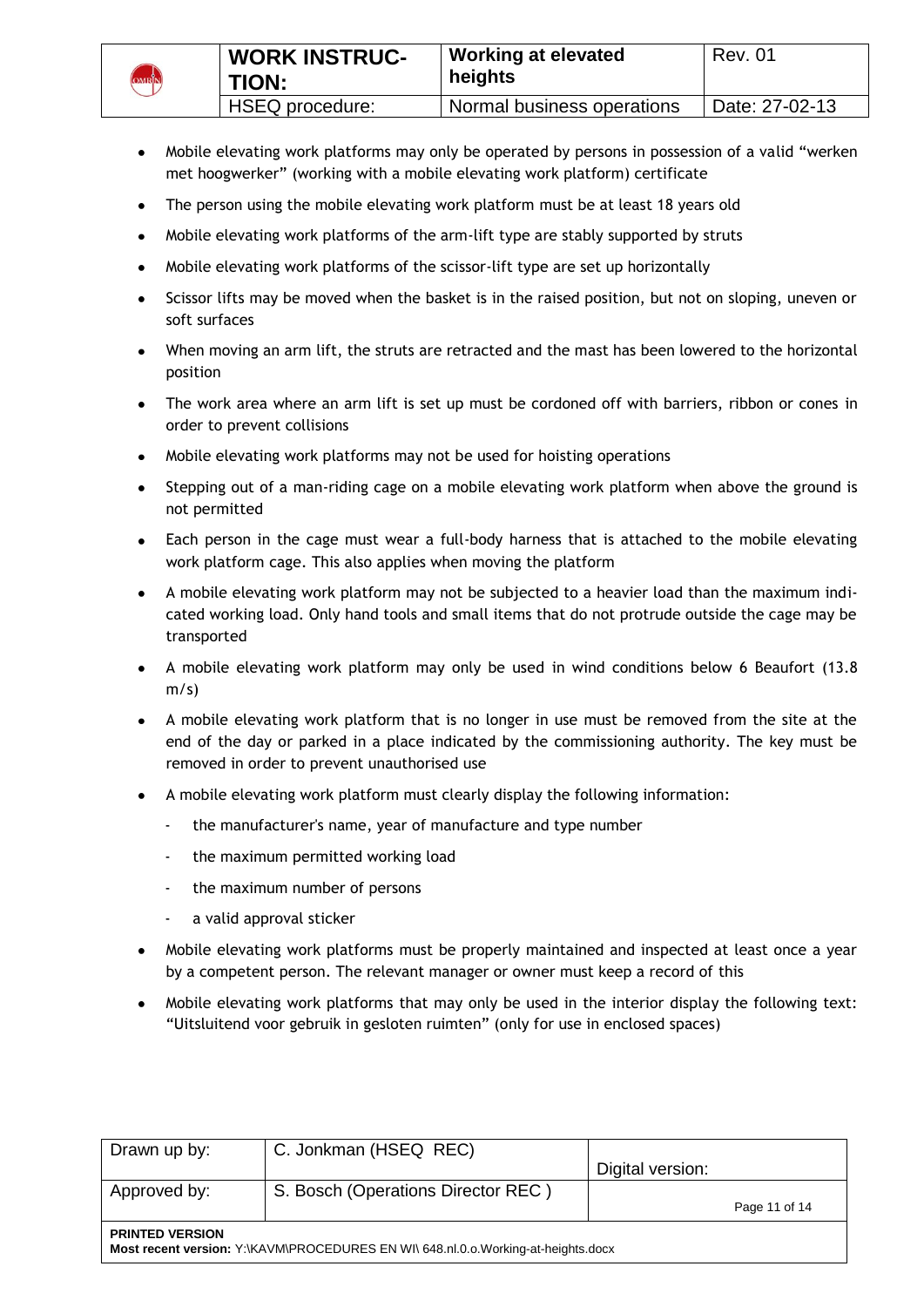

# **4.6 Fall protection equipment**

### *4.6.1 Fall protection equipment*

Where no guard rails, platforms or scaffolding can be installed and/or there is a risk of falling, use must be made of one of the items of fall protection equipment listed below:

- Safety line + full-body harness
- Non-fall (arrester device) + full-body harness  $\bullet$
- Break-fall (descent device) + full-body harness
- Fall-stop device + full-body harness

### *4.6.2 Use of fall protection equipment*

The following safety rules apply to the use of fall protection equipment at REC:

• The use of a full-body harness is mandatory when:

1. carrying out work where there is a height difference of 2.5 metres or more and when no other fall prevention facilities (e.g. barriers) are present

- 2. erecting and dismantling steel scaffolding at a height exceeding 2.5 metres
- 3. installing steel structural elements at elevated heights
- 4. working on roofs or cable ducts where there is a risk of falling
- 5. when working from a man-riding basket (mobile elevating work platform, man riding basket)
- 6. when climbing rungs without a cage construction
- 7. when climbing cage ladders where a safety line is provided
- 8. when hanging hoisting accessories
- Persons using a full-body harness must have been demonstrably instructed (specific expertise) in how to wear the harness and its use, and the risks associated with working when wearing a fullbody harness
- Full-body harnesses and fall protection devices must be inspected and tested by a competent person at least once a year. The results of this test must be marked visibly on the harness or a label attached to it
- When a full-body harness has been used to break its wearer's fall, the harness and safety line must be destroyed

#### *4.6.3 Use of descent equipment*

The following safety rules apply to the use of specialised descent equipment (abseil equipment) at REC when carrying out inspections or minor repair work in inaccessible locations:

- These activities may only be carried out by specialised firms. Refer to the TRA Safety Plan ATI
- The employees in question must have attended an adequate and specialised training course.

| Drawn up by:                                                                                                | C. Jonkman (HSEQ REC)              | Digital version: |               |  |  |
|-------------------------------------------------------------------------------------------------------------|------------------------------------|------------------|---------------|--|--|
| Approved by:                                                                                                | S. Bosch (Operations Director REC) |                  | Page 12 of 14 |  |  |
| <b>PRINTED VERSION</b><br>Most recent version: Y:\KAVM\PROCEDURES EN WI\ 648.nl.0.o.Working-at-heights.docx |                                    |                  |               |  |  |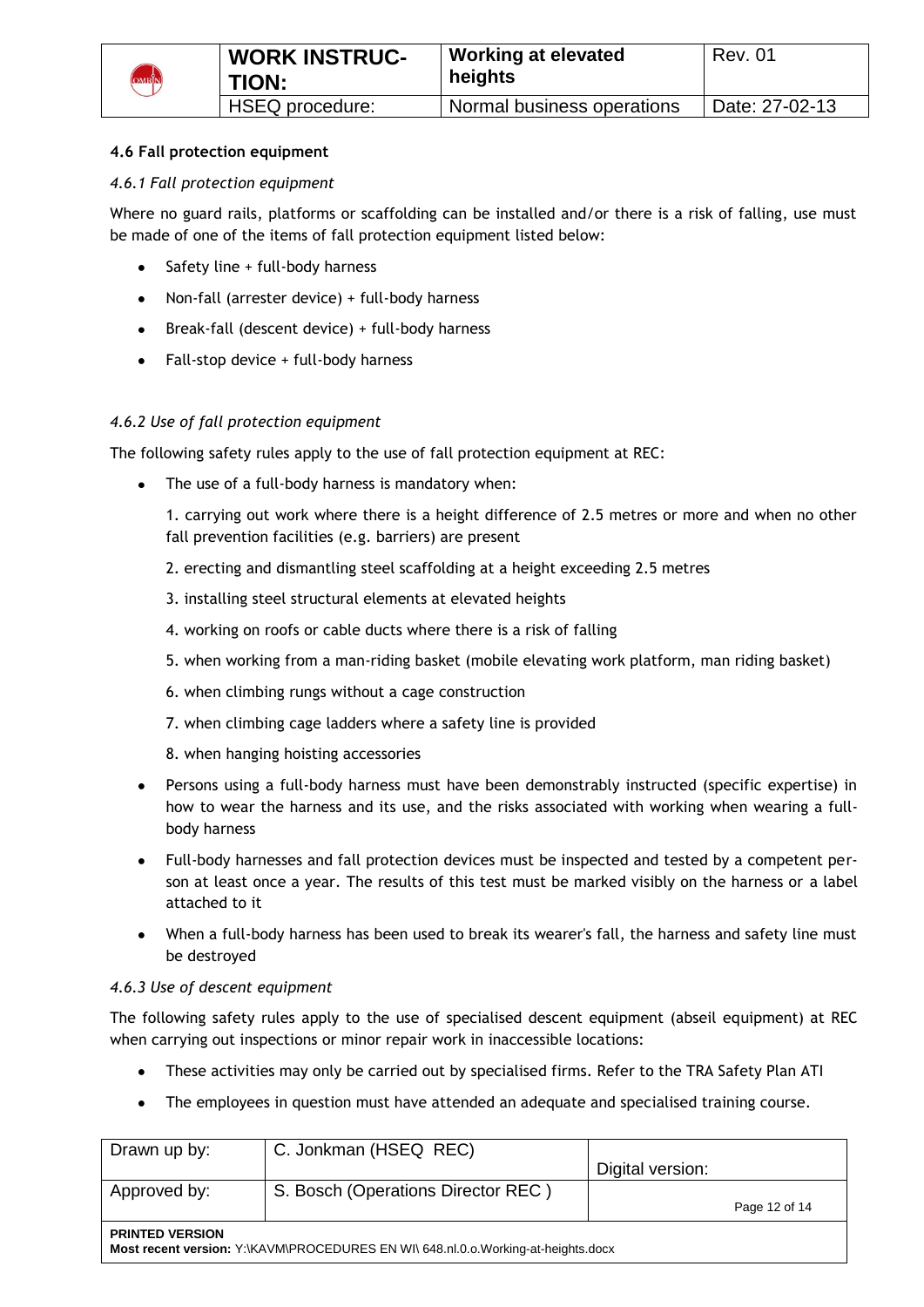

### *4.6.4 Anchor points*

The fall protection device must be attached to a strong anchor point. The following anchor points qualify for this:

- Certified anchor points that are inspected annually by an external expert,
- structure that can withstand a force of at least 10 KN for a period of 3 minutes.  $\bullet$

The use of process pipes, etc. as an anchor point is not permitted.

### **4.7 Roof edge safety provisions**

When working without fall protection on roofs at a distance of less than 4 metres from the edge, a roof edge safety provision must be used. A scaffolding pipe structure may be used for this. If fall protection in the form of anchor points or cable systems is present when carrying out work at a distance of less than 4 metres from the roof edge, a full-body harness must be worn in combination with a safety line of a length that prevents movement beyond the roof edge.

Workers may only access weak roofs if planks are used to support their weight.

Roofs may not be accessed in wind conditions exceeding 6 Beaufort, when there is a risk of wind gusts and during stormy weather (or when stormy weather is imminent).

#### **4.8 Washing the windows of the services building**

The following precautionary measure must be implemented before starting work: the mobile elevating work platform may only be used if the employee wears a full-body harness in combination with a fall-stop device and safety line.

For as long as a person stands on the mobile elevating work platform, a second person is present on the roof in order to operate the equipment and alarm the company emergency response organisation (BHV) in the event of an incident.

Window washing may not take place in wind conditions that exceed 6 Beaufort and during stormy weather (or when stormy weather is imminent).

# **5. Relevant legislation and regulations**

- Arbobeleidsregels (Dutch Working Conditions Policy Rules): article 3.16 "Voorzieningen bij valgevaar" (provisions when there is a risk of falling)
- Arbobeleidsregels (Dutch Working Conditions Policy Rules): article 7.4 -4 "Deugdelijkheid ladders" (good ladder design and quality)
- Arbobeleidsregels (Dutch Working Conditions Policy Rules): artikel 7.4- 5 "De kwaliteit en de constructie van steigers" (the quality and construction of scaffolding)

| Drawn up by:                                                                                                | C. Jonkman (HSEQ REC)              | Digital version: |               |  |  |
|-------------------------------------------------------------------------------------------------------------|------------------------------------|------------------|---------------|--|--|
| Approved by:                                                                                                | S. Bosch (Operations Director REC) |                  | Page 13 of 14 |  |  |
| <b>PRINTED VERSION</b><br>Most recent version: Y:\KAVM\PROCEDURES EN WI\ 648.nl.0.o.Working-at-heights.docx |                                    |                  |               |  |  |